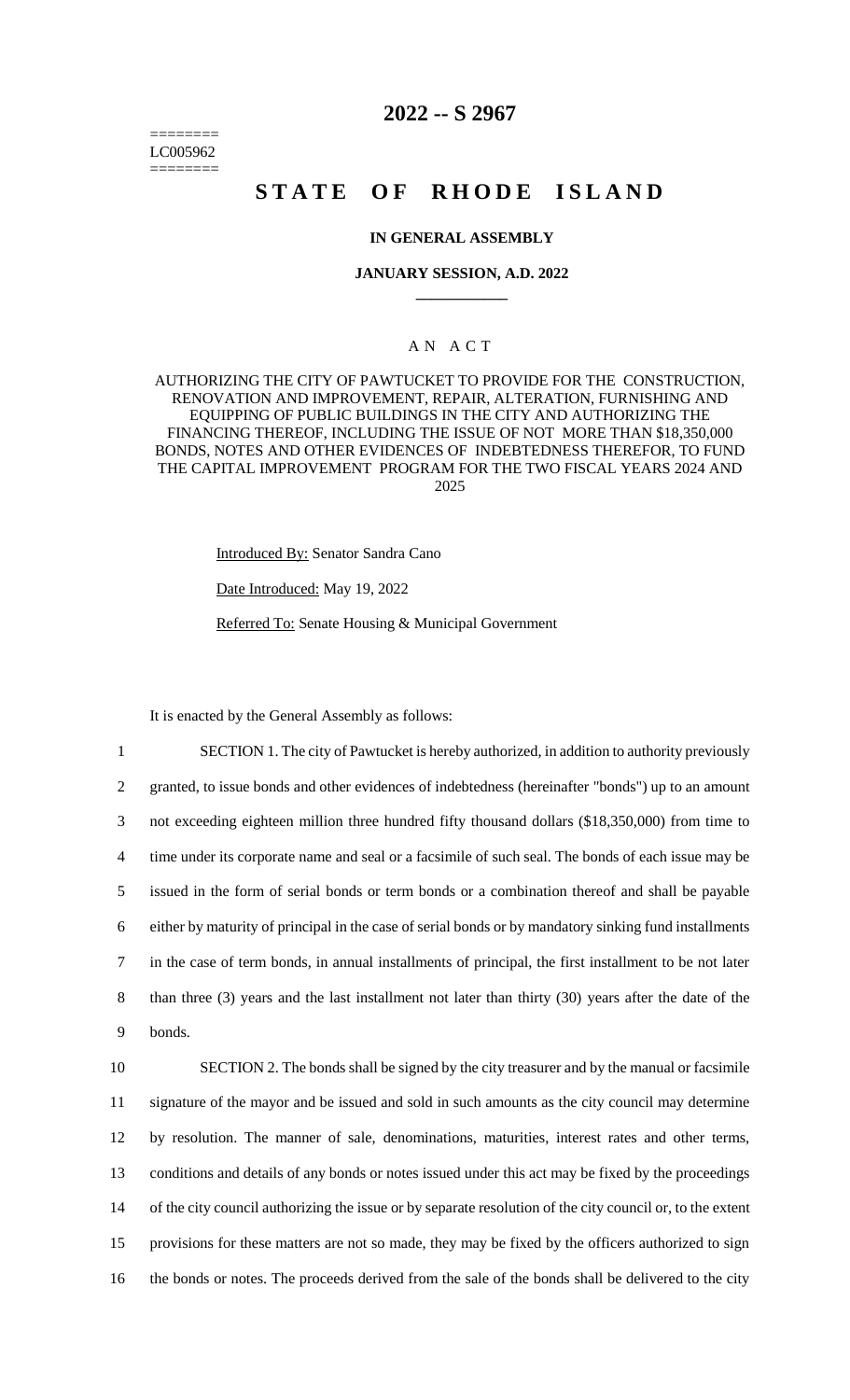treasurer, and such proceeds, exclusive of premiums and accrued interest, shall be expended: (1) For the construction, renovation, improvement, repair, alteration, furnishing and equipping of public buildings and all costs related thereto (the "project"); (2) In payment of the principal of or interest on temporary notes issued under section 3; (3) In repayment of advances under section 4; (4) In payment of related costs of issuance of any bonds or notes; and/or (5) In payment of capitalized interest during construction of the project. No purchaser of any bonds or notes under this act shall be in any way responsible for the proper application of the proceeds derived from the sale thereof. The proceeds of bonds or notes issued under this act, any applicable federal or state assistance and the other monies referred to in sections 6 and 9 shall be deemed appropriated for the purposes of this act without further action than that required by this act.

 SECTION 3. The city council may by resolution authorize the issuance from time to time of interest bearing or discounted notes in anticipation of the issue of bonds under section 2 or in anticipation of the receipt of federal or state aid for the purposes of this act. The amount of original notes issued in anticipation of bonds may not exceed the amount of bonds which may be issued under this act and the amount of original notes issued in anticipation of federal or state aid may not exceed the amount of available federal or state aid as estimated by the city treasurer. Temporary notes issued hereunder shall be signed by the manual or facsimile signatures of the city treasurer and the mayor and shall be payable within five (5) years from their respective dates, but the principal of and interest on notes issued for a shorter period may be renewed or paid from time to time by the issue of other notes hereunder; provided the period from the date of an original note to the maturity of any note issued to renew or pay the same debt or the interest thereon shall not exceed five (5) years. Any temporary notes in anticipation of bonds issued under this section may be refunded prior to the maturity of the notes by the issuance of additional temporary notes; provided that, no such refunding shall result in any amount of such temporary notes outstanding at any one time in excess of two hundred percent (200%) of the amount of bonds which may be issued under 26 this act; and provided, further, that if the issuance of any such refunding notes results in any amount of such temporary notes outstanding at any one time in excess of the amount of bonds which may be issued under this act, the proceeds of such refunding notes shall be deposited in a separate fund established with the bank which is paying agent for the notes being refunded. Pending their use to pay the notes being refunded, monies in the fund shall be invested for the benefit of the city by the paying agent at the direction of the city treasurer in any investment permitted under section 5. The monies in the fund and any investments held as a part of the fund shall be held in trust and shall be applied by the paying agent solely to the payment or prepayment of the principal of and interest on the notes being refunded. Upon payment of all principal of and interest on the notes, any excess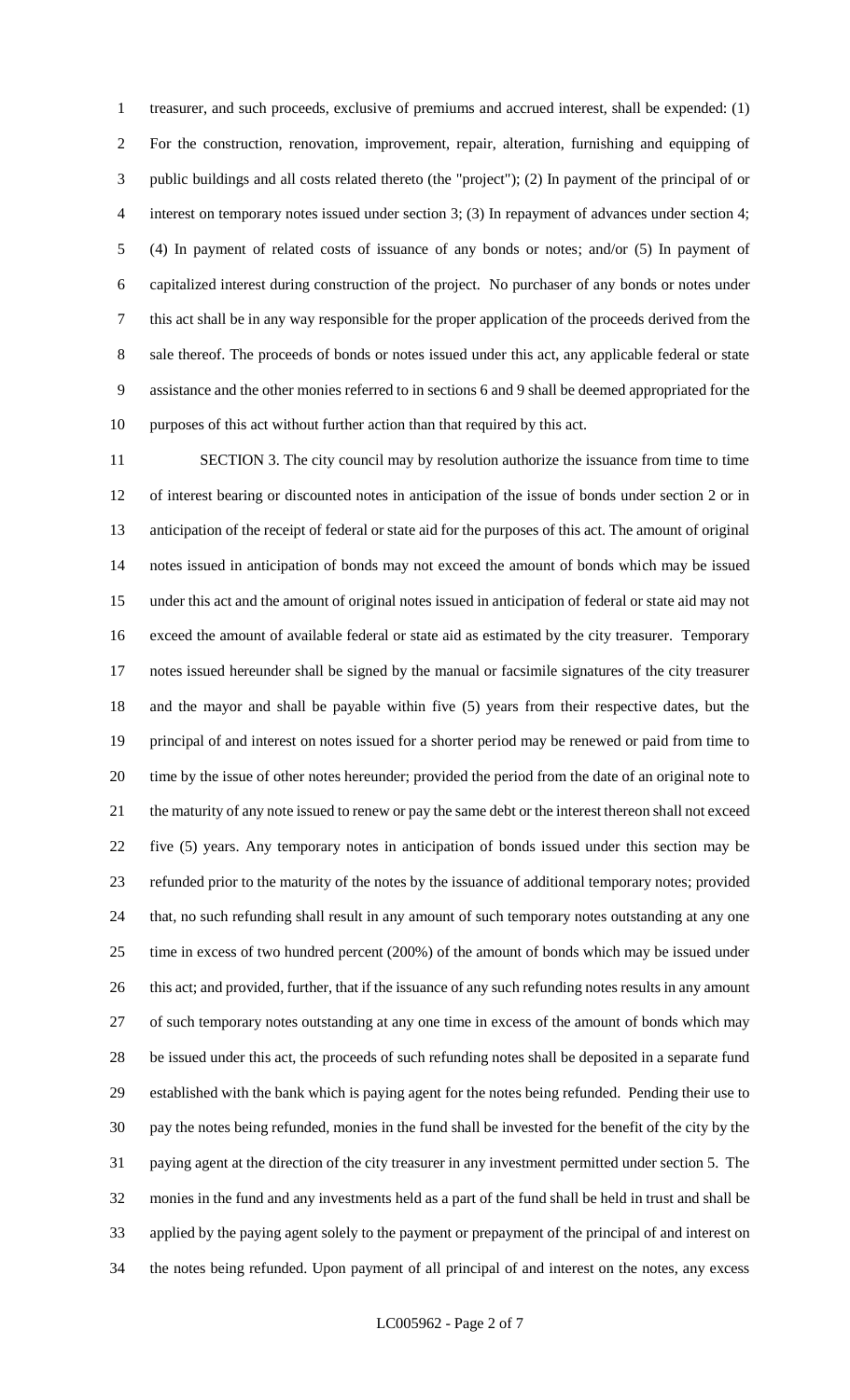monies in the fund shall be distributed to the city. The city may pay the principal of and interest on notes in full from other than the issuance of refunding notes prior to the issuance of bonds pursuant to section 1 hereof. In such case, the city's authority to issue bonds or notes in anticipation of bonds under this act shall continue provided that: (1) The city council passes a resolution evidencing the city's intent to pay off the notes without extinguishing the authority to issue bonds or notes; and (2) That the period from the date of an original note to the maturity date of any other note shall not exceed five (5) years. Section 5-106 of the city charter shall not apply to the issue of notes in anticipation of bonds.

 SECTION 4. Pending any authorization or issue of bonds hereunder or pending or in lieu of any authorization or issue of notes hereunder, the city treasurer, with the approval of the city council may, to the extent that bonds or notes may be issued hereunder, apply funds in the general treasury of the city to the purposes specified in section 2, such advances to be repaid without interest from the proceeds of bonds or notes subsequently issued or from the proceeds of applicable federal or state assistance or from other available funds.

 SECTION 5. Any proceeds of bonds or notes issued hereunder or of any applicable federal or state assistance, pending their expenditure may be deposited or invested by the city treasurer, in demand deposits, time deposits or savings deposits in banks which are members of the Federal Deposit Insurance Corporation or in obligations issued or guaranteed by the United States of America or by any agency or instrumentality thereof or as may be provided in any other applicable law of the State of Rhode Island or resolution of the city council or pursuant to an investment policy of the city.

 SECTION 6. Any accrued interest received upon the sale of bonds or notes hereunder shall be applied to the payment of the first interest due thereon. Any premiums arising from the sale of bonds or notes hereunder and, to the extent permitted by applicable federal laws, any net earnings or profits realized from the deposit or investment of funds hereunder shall, in the discretion of the city treasurer, be applied to the cost of preparing, issuing, and marketing bonds or notes hereunder to the extent not otherwise provided, to the payment of the cost of the project, to the payment of the principal of or interest on bonds or notes issued hereunder, to the revenues of the city and dealt with as part of the revenues of the city from property taxes to the extent permitted by federal law, or to any one or more of the foregoing. The cost of preparing, issuing, and marketing bonds or notes hereunder may also, in the discretion of the city treasurer, be met from bond or note proceeds exclusive of premium and accrued interest or from other monies available therefor. Any balance of bond or note proceeds remaining after payment of the cost of the projects and the cost of preparing, issuing and marketing bonds or notes hereunder shall be applied to the payment of the principal of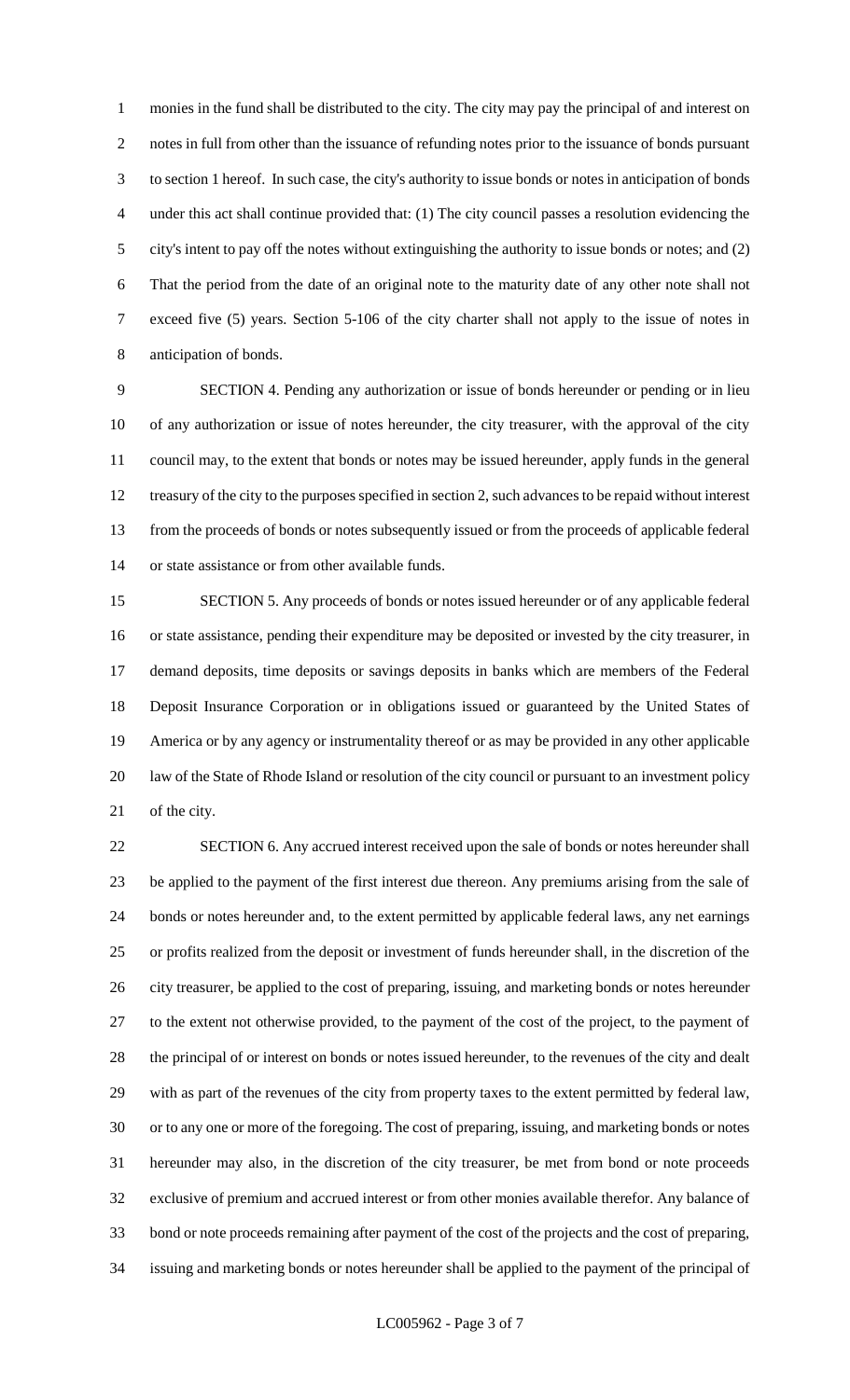or interest on bonds or notes issued hereunder. To the extent permitted by applicable federal laws, any earnings or net profit realized from the deposit or investment of funds hereunder may, upon receipt, be added to and dealt with as part of the revenues of the city from property taxes. In exercising any discretion under this section, the city treasurer shall be governed by any instructions adopted by resolution of the city council. Any balance of bond or note proceeds remaining after completion of the project shall be subject to section 5-109 of the city charter.

 SECTION 7. All bonds and notes issued under this act and the debt evidenced hereby shall be obligatory on the city in the same manner and to the same extent as other debts lawfully contracted by it and shall be excepted from the operation of § 45-12-2 and any provision of the city charter. No such obligation shall at any time be included in the debt of the city for the purpose of ascertaining its borrowing capacity. The city shall annually appropriate a sum sufficient to pay the principal and interest coming due within the year on bonds and notes issued hereunder to the extent that monies therefor are not otherwise provided. If such sum is not appropriated, it shall nevertheless be added to the annual tax levy. In order to provide such sum in each year and notwithstanding any provisions of law to the contrary, all taxable property in the city shall be subject to ad valorem taxation by the city without limitation as to rate or amount.

 SECTION 8. Any bonds or notes issued under the provisions of this act, if properly executed by the officers of the city in office on the date of execution, shall be valid and binding according to their terms notwithstanding that before the delivery thereof and payment therefor any or all of such officers shall for any reason have ceased to hold office.

 SECTION 9. The city, acting by resolution of its city council is authorized to apply for, contract for and expend any federal or state advances or other grants of assistance which may be available for the purposes of this act, and any such expenditures may be in addition to other monies provided in this act. To the extent of any inconsistency between any law of this state and any applicable federal law or regulation, the latter shall prevail. Federal and state advances, with interest where applicable, whether contracted for prior to or after the effective date of this act, may be repaid as a cost of the project under section 2.

 SECTION 10. Bonds and notes may be issued under this act without obtaining the approval of any governmental agency or the taking of any proceedings or the happening of any conditions except as specifically required by this act for such issue. In carrying out any project financed in whole or in part under this act, including where applicable the condemnation of any land or interest in land, and in the levy and collection of assessments or other charges permitted by law on account of any such project, all action shall be taken which is necessary to meet constitutional requirements whether or not such action is otherwise required by statute, but the validity of bonds and notes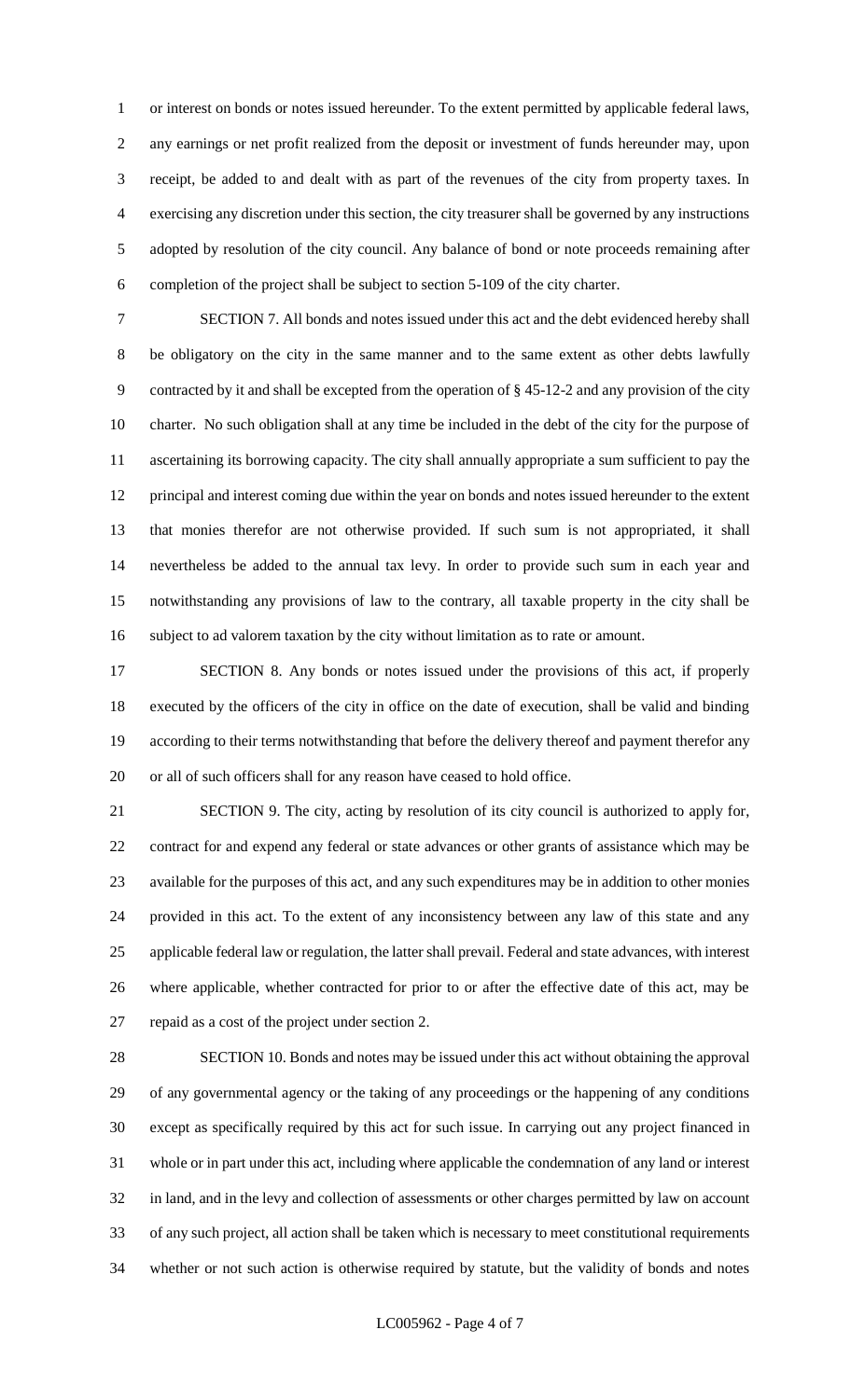issued hereunder shall in no way depend upon the validity or occurrence of such action. Without limiting the generality of the foregoing, the validity of bonds and notes issued hereunder shall in no way be affected by section 2-308 of the city charter and section 4-1602 of the city code of ordinances, and the purposes of this act shall be deemed to constitute a single project under article V of the city charter.

 SECTION 11. The city treasurer and the mayor, on behalf of the city are hereby authorized to execute such instruments, documents or other papers as either of the foregoing deem necessary or desirable to carry out the intent of this act and are also authorized to take all actions and execute all documents necessary to comply with federal tax and securities laws, which documents or agreements may have a term coextensive with the maturity of the bonds authorized hereby, including Rule 15c2-12 of the Securities and Exchange Commission (the "Rule") and to execute and deliver a continuing disclosure agreement or certificate in connection with the bonds or notes in the form as shall be deemed advisable by such officers in order to comply with the Rule.

14 SECTION 12. All or any portion of the authorized but unissued authority to issue bonds and notes under this act may be extinguished by resolution of the city council, without further action by the general assembly, seven (7) years after the effective date of this act.

17 SECTION 13. The question of the approval of this act shall be submitted to the electors of the city at the next general election but if a special city-wide election or special state election, in either case other than a primary, is called for a date earlier than the date of such general election, the mayor may direct that the question of the approval of this act be submitted at such special election. The question shall be submitted in substantially the following form: "Shall an act passed 22 at the January 2022 session of the general assembly entitled 'AN ACT AUTHORIZING THE CITY OF PAWTUCKET TO PROVIDE FOR THE CONSTRUCTION, RENOVATION AND IMPROVEMENT, REPAIR, ALTERATION, FURNISHING AND EQUIPPING OF PUBLIC BUILDINGS IN THE CITY AND AUTHORIZING THE FINANCING THEREOF, INCLUDING THE ISSUE OF NOT MORE THAN \$18,350,000 BONDS, NOTES AND OTHER EVIDENCES OF INDEBTEDNESS THEREFOR, TO FUND THE CAPITAL IMPROVEMENT PROGRAM FOR THE TWO FISCAL YEARS 2024 AND 2025' be approved?" and the warning for the election shall contain the question to be submitted. From the time the election is warned and until it is held, it shall be the duty of the city clerk to keep a copy of the act available at the clerk's office for public inspection, but the validity of the election shall not be affected by this requirement. To the extent of any inconsistency between this act and the city charter or any law of special applicability to the city, this act shall prevail.

SECTION 14. This section and the foregoing shall take effect upon passage. The remainder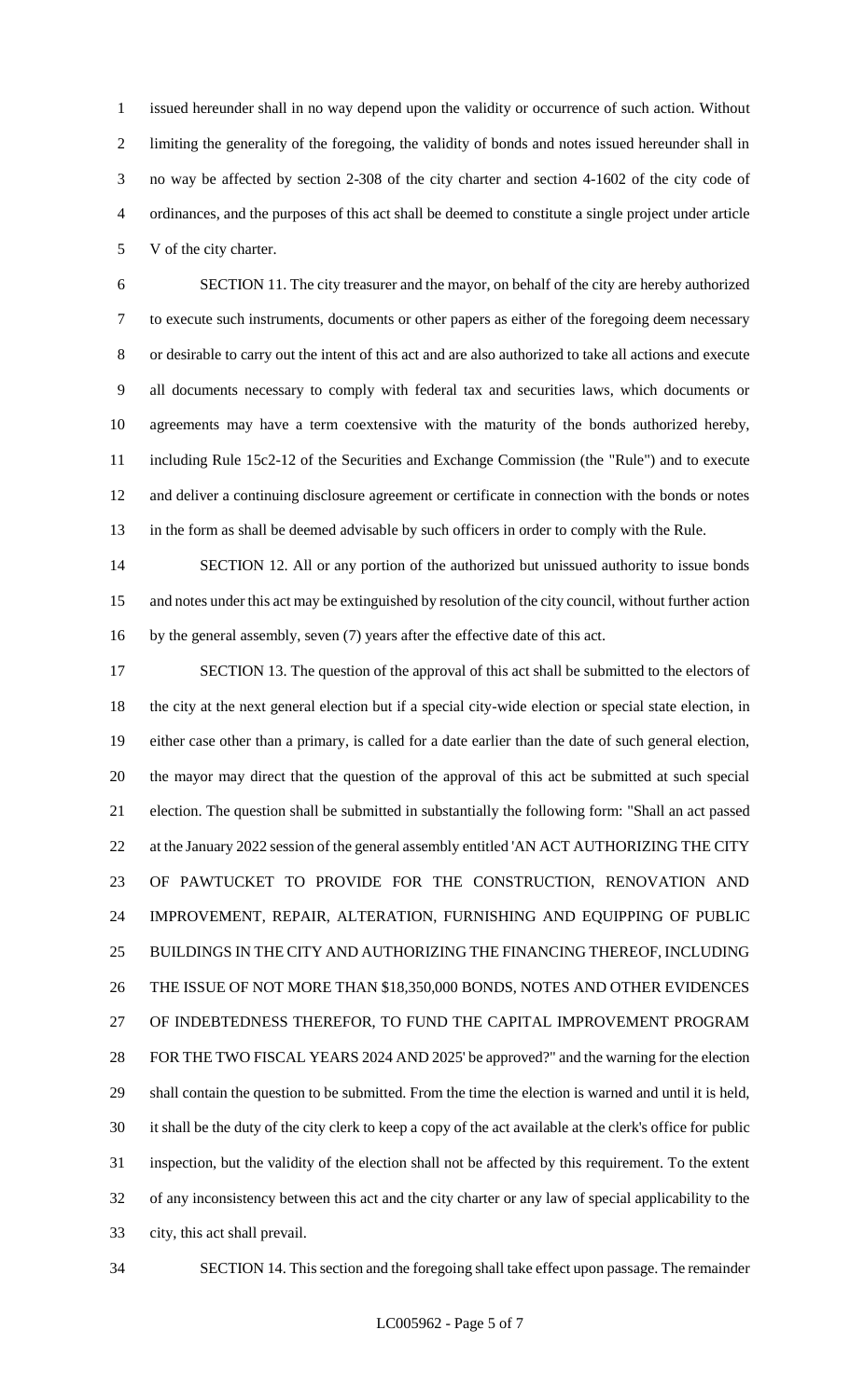- 1 of this act shall take effect upon the approval of this act by a majority of those voting on the question
- 2 at the election prescribed by the foregoing section.

======== LC005962  $=$